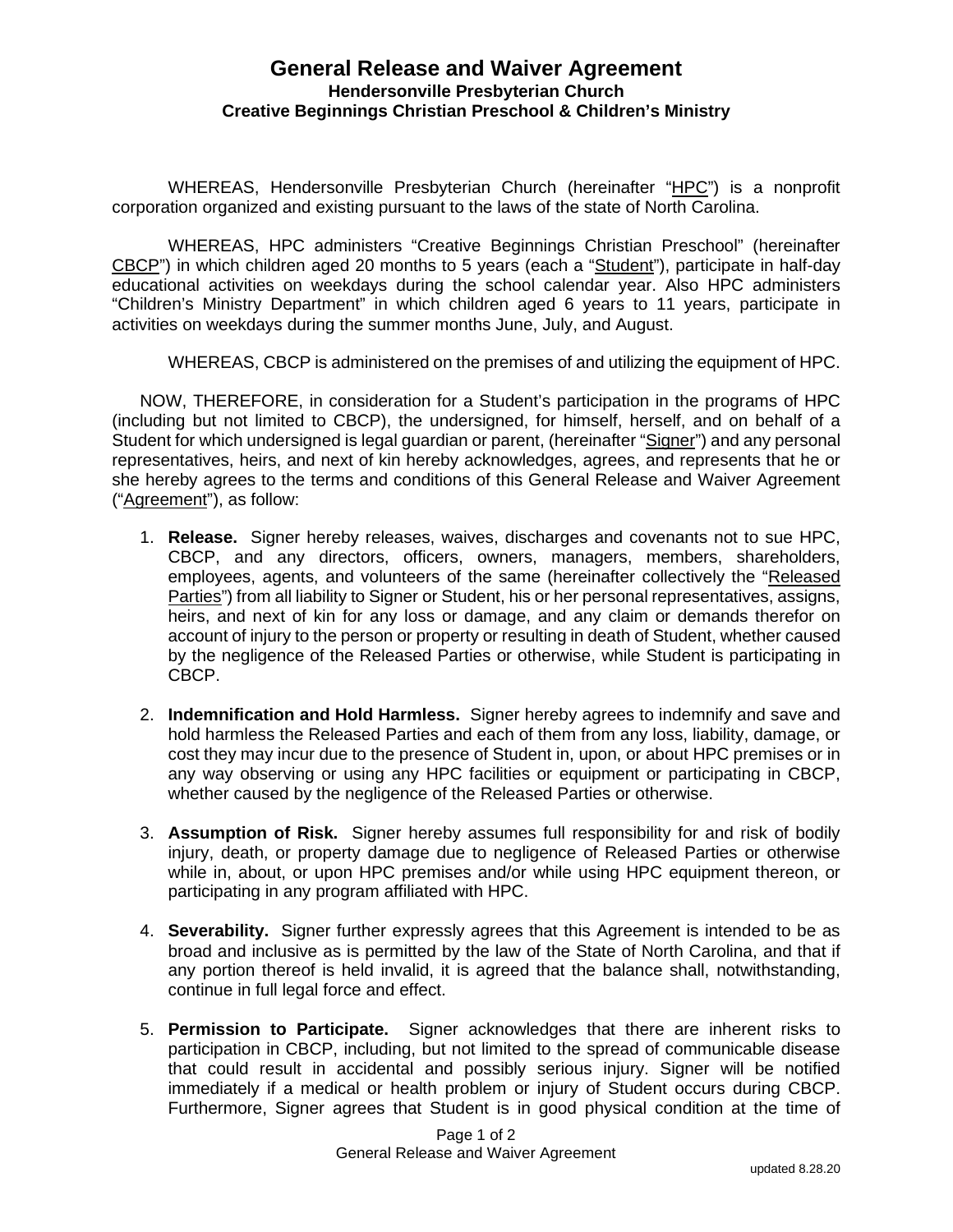enrollment and participation in CBCP, and that Signer shall remove Student from CBCP upon any change to the health or physical wellness of Student.

- 6. **Authorization for Medical Care.** The individual in charge of CBCP or Children's Ministry (or designee of the same) shall designate medical personnel ("Medical Personnel") to provide medical oversight of CBCP. Signer gives permission to the Medical Personnel (a) to provide routine health care, and (b) to provide or to arrange necessary medically related transportation for Student. In an emergency, Signer gives permission to the Medical Personnel to secure medical transportation to a local hospital for Student.
- 7. **Communicable Diseases.** In light of the rapid development and spread of the novel virus COVID-19 and the resulting pandemic, Signer understands and agrees that, as additional consideration for Student to attend or participate in CBCP on the property of HPC, it is necessary for HPC to take reasonable and unanticipated additional steps to protect the safety of all participants in the program. Signer understands and acknowledges that naturally occurring disease processes (including, but not limited to, the currently widespread novel virus COVID-19) can occur in all environments in which HPC's activities take place. Signer acknowledges that, while HPC may take reasonable measures to avoid contact, transmittal, and exposure of the virus between individuals (including between students, teachers, volunteers, and third parties), that it is ultimately Signer's responsibility to ensure that Signer takes appropriate actions to safe-guard Student. Signer understands and agrees that, by participating and/or by allowing Student to participate in CBCP, Signer is accepting and assuming all risk that Student may be exposed and become ill because of a communicable disease (including but not limited to novel virus COVID-19) and that it is an inherent risk of attending CBCP. Signer, on behalf of himself, herself, Student, and all respective heirs, successors, and assigns, hereby voluntarily releases, forever discharges, and covenants not to sue Released Parties for any claims that may arise out of or relate in any way to Student's exposure to any communicable disease (including but not limited to novel virus COVID-19), which include, but are not limited to, claims of negligence against any of the Released Parties. Finally, Signer further agrees that, in the event HPC believes that Student may have been exposed to COVID-19 or any other communicable disease, HPC may, in its sole discretion, require Student be removed from the CBCP community, and not to return until such time as relevant medical providers have deemed Student non-contagious to other students. Signer shall be contacted should such action be deemed necessary.
- 8. **Applicability.** By signature hereto, Signer represents and warrants that he or she has the legal authority to sign this Agreement on behalf of himself/herself or on behalf of a minor person for whom Signer is legal guardian. The terms and conditions of this Agreement, including the authorizations, releases, waivers, and indemnification, shall always apply that Student is enrolled in CBCP. Should the legal authority of Signer change, such that Signer's authority to sign on behalf of Student is no longer valid, it shall be the sole responsibility of Signer or substitute guardian or parent to contact HPC to amend the signatures on this Agreement. Any Agreement which is legally authorized at the time of signing shall apply with regard to any Student until and unless it is amended or terminated.

\* \* \* \* \* \* \* \* \* \* \*